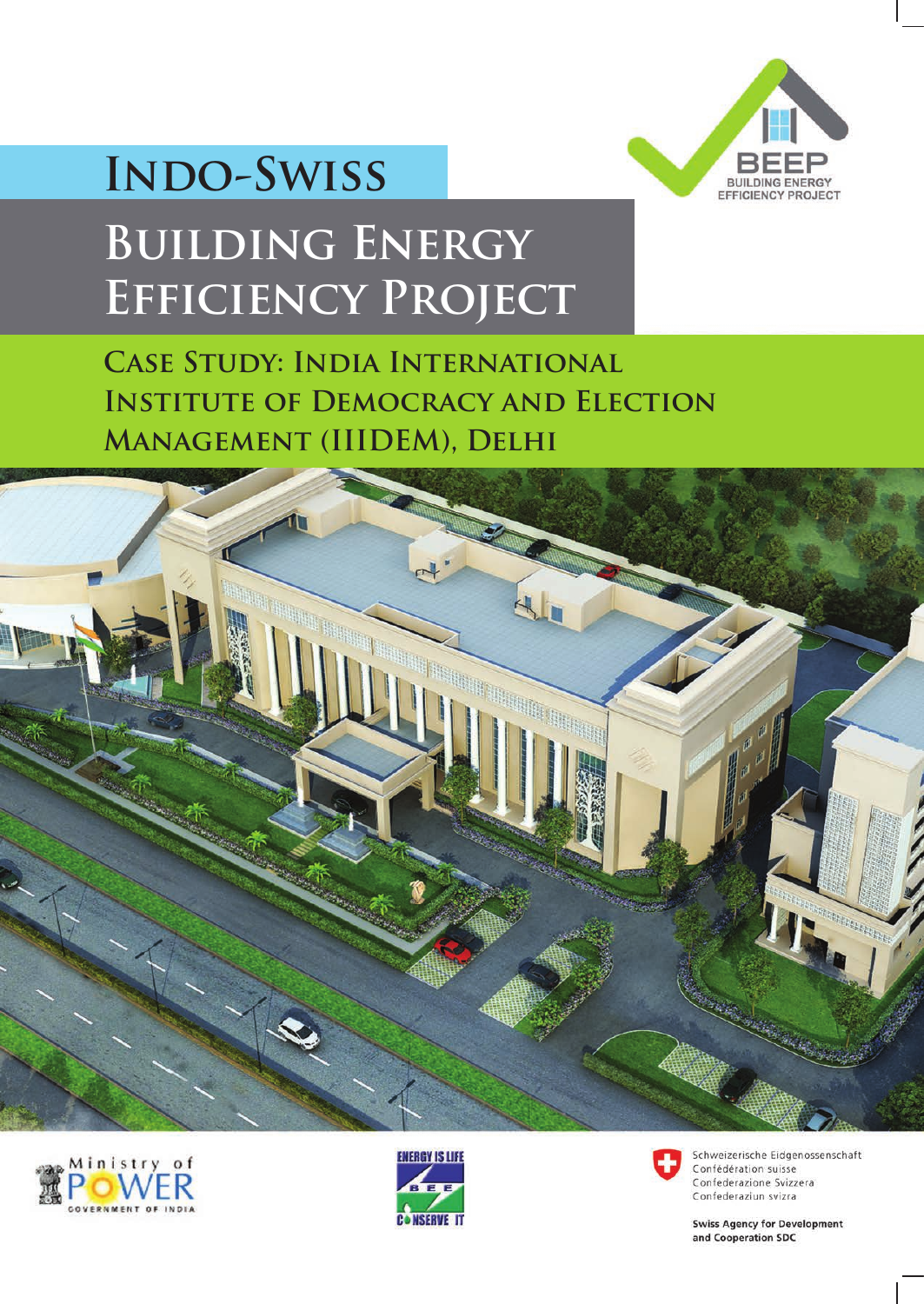### **OVERVIEW**

The Indo-Swiss Building Energy Efficiency Project (BEEP) provides technical assistance to builders and developers in designing energy efficient buildings. The technical assistance is provided by conducting a design charrette in the early design phase of the project.

The India International Institute of Democracy and Election Management (IIIDEM), set up in 2011, is an advanced resource centre of learning, research, training and extension for participatory democracy and election management. IIIDEM is presently running out of Nirvachan Sadan.

Due to the space constraints at its present premises in Nirvachan Sadan, the Election Commission of India (ECI) decided to develop an independent campus for IIIDEM. The proposed new campus is at Sector 13, Dwarka, New Delhi. The charrette for this project was held in July 2014.

#### **PROJECT DETAILS:**

- Built-up area:  $26,240$  m<sup>2</sup>
	- **·** Institutional block: 11,600  $m^2$
	- **•** Auditorium:  $2,270$  m<sup>2</sup>
	- $\blacksquare$  Hostel block: 5,870 m<sup>2</sup>
	- Basement:  $6,500$  m<sup>2</sup>
- Number of floors: Institutional block - G+4, Hostel block - G+7



• Types of spaces: Training halls, offices, library, record rooms, computer labs, museum, auditorium, hostel rooms, dining facility

## **ENERGY EFFICIENCY MEASURES IMPLEMENTED IN IIIDEM:**

#### **Institutional Block**

- Dry stone cladding with air gap and insulated glazing to reduce heat gain inside the building.
- Non-occupied spaces (like staircase, machine rooms, toilets etc.) on the south-west face of the block.
- Free cooling, incorporating the use of ambient air for cooling whenever suitable.



- Heat recovery wheel (effectiveness 75%) to reduce the energy consumption for cooling the fresh air.
- Use of high performance water cooled chillers with better part load performance instead of air-cooled chillers. Automated control on the chiller to raise the chilled water temperature (gliding chilled water temperature) as per the cooling load.
- Solar hot water generation for kitchen.
- Renewable electricity generation through roof-top solar photovoltaics.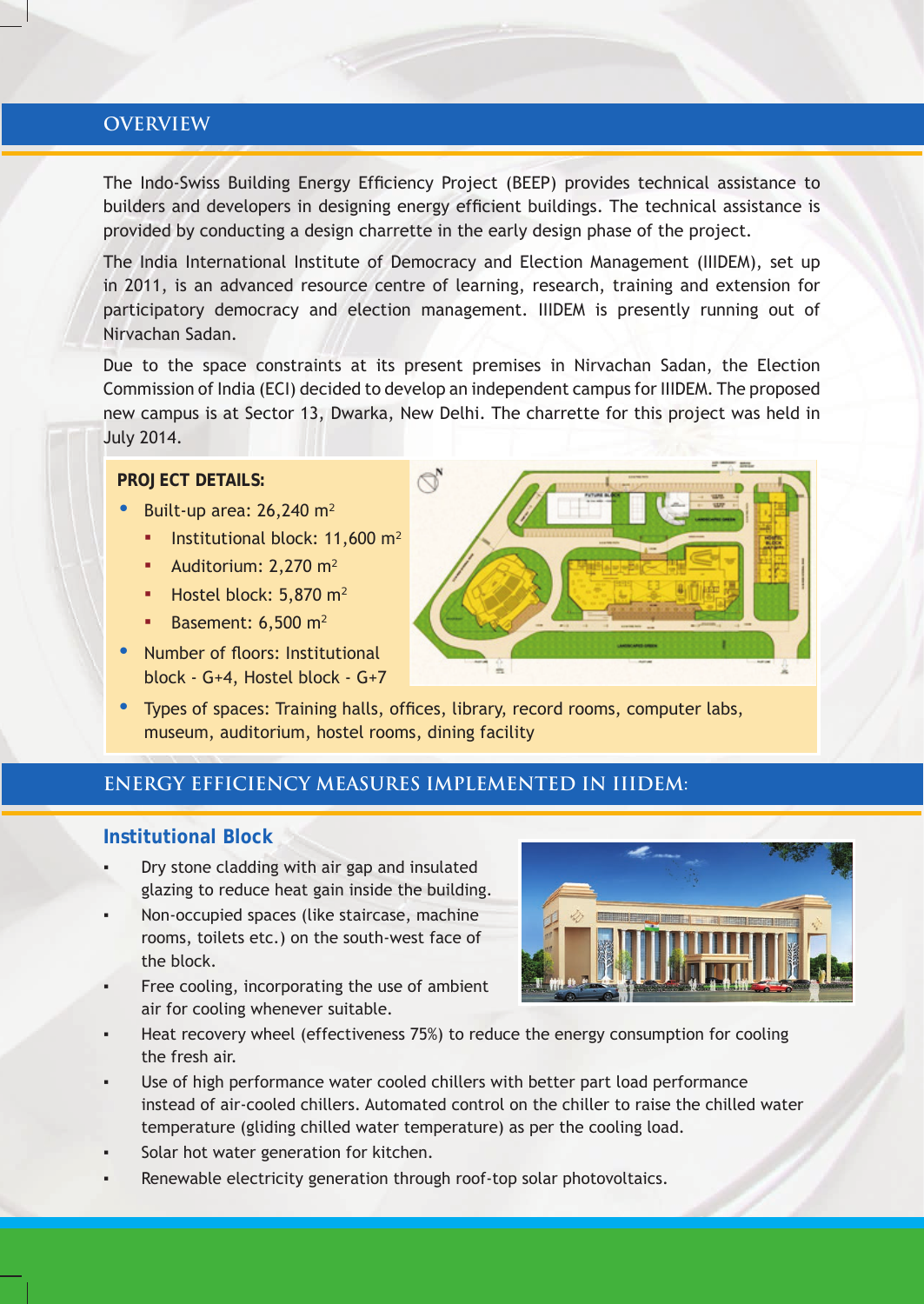# **ENERGY EFFICIENCY MEASURES IMPLEMENTED IN IIIDEM:**

### **Auditorium Block**

- Insulating the auditorium's roof to keep it cool and keep the cooling loads to a minimum.
- Centralised water based cooling system of the IIIDEM campus for conditioning the stage and audience seating area of the auditorium.

### **Hostel Block**

Plantation of deciduous trees to shade the east and west facing balconies of the hostel block.



Auditorium Block Hostel Block